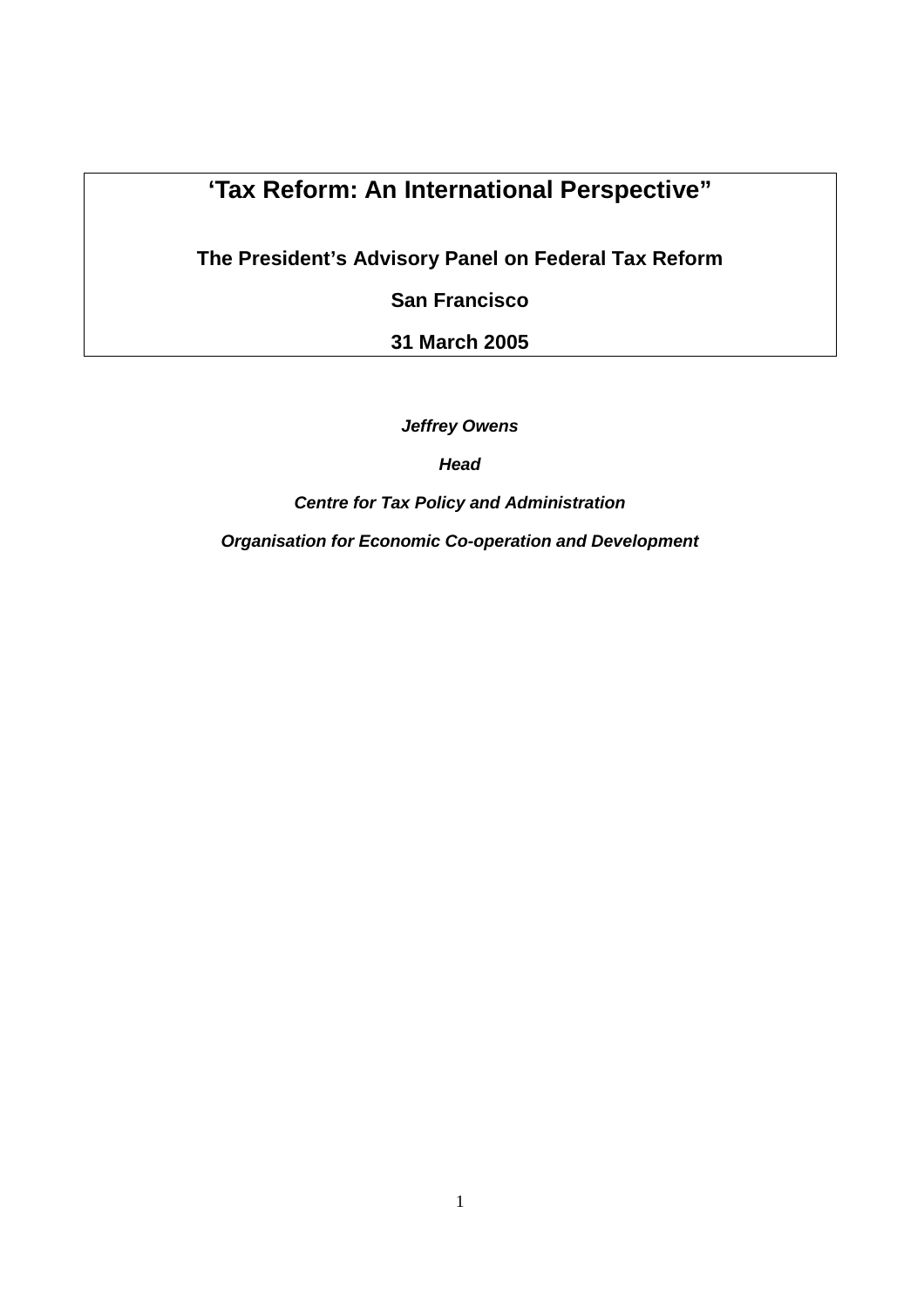Good morning. It is a pleasure and an honor for a representative of the OECD to appear before this Panel.

The OECD's main functions are to encourage countries to share their experiences, develop best practices and set international standards. It also provides comparative information. Drawing upon the experience of our 30 Member countries (**see Slide 2**) I will describe briefly the main characteristics of the tax reforms that have swept through the OECD area since the mid-1980's. I will also present some statistical comparisons showing how the U.S. tax system compares to that of other countries.

Slide 3 identifies the main objectives that have driven the tax reform agenda. Governments want fairer tax systems and systems which are overall progressive. Fairness is a complex issue: how do you decide when taxpayers are in similar circumstances? How do you take account of non-compliance? Yet, despite these difficulties, fairness is a key concept in the design of any tax system since perceptions of fairness influence taxpayers' attitudes towards compliance.

Reforms have also been motivated by the need to provide a competitive fiscal environment: one which encourages risk taking, investment and provides the right work incentives. Governments recognize that in today's global environment, capital and highly skilled labor are more prepared to relocate in response to tax differentials, although tax is only one of the many factors which influence location decisions.

Governments are also motivated by the desire to achieve a simpler tax system. No one contests the need for greater simplicity: the question is how to achieve it in a complex economic environment? And how to achieve it without jeopardizing the fairness of the system. Achieving simpler tax systems will, however, require that governments exercise more restraints in what they ask the tax system to achieve.

Within Europe, reforms have also tried to promote a cleaner environment. Green tax reforms can achieve a better environment and a more diversified tax base.

What have OECD governments done to achieve these goals? (See Slide 4) Most importantly, they have cut the corporate and personal income tax rates, sometimes even halving them and, at the same time, they have broadened income tax bases by eliminating loopholes, special provisions and targeted reliefs. A low rate, broad based income tax is not only simpler; it is fairer and produces less tax induced distortions.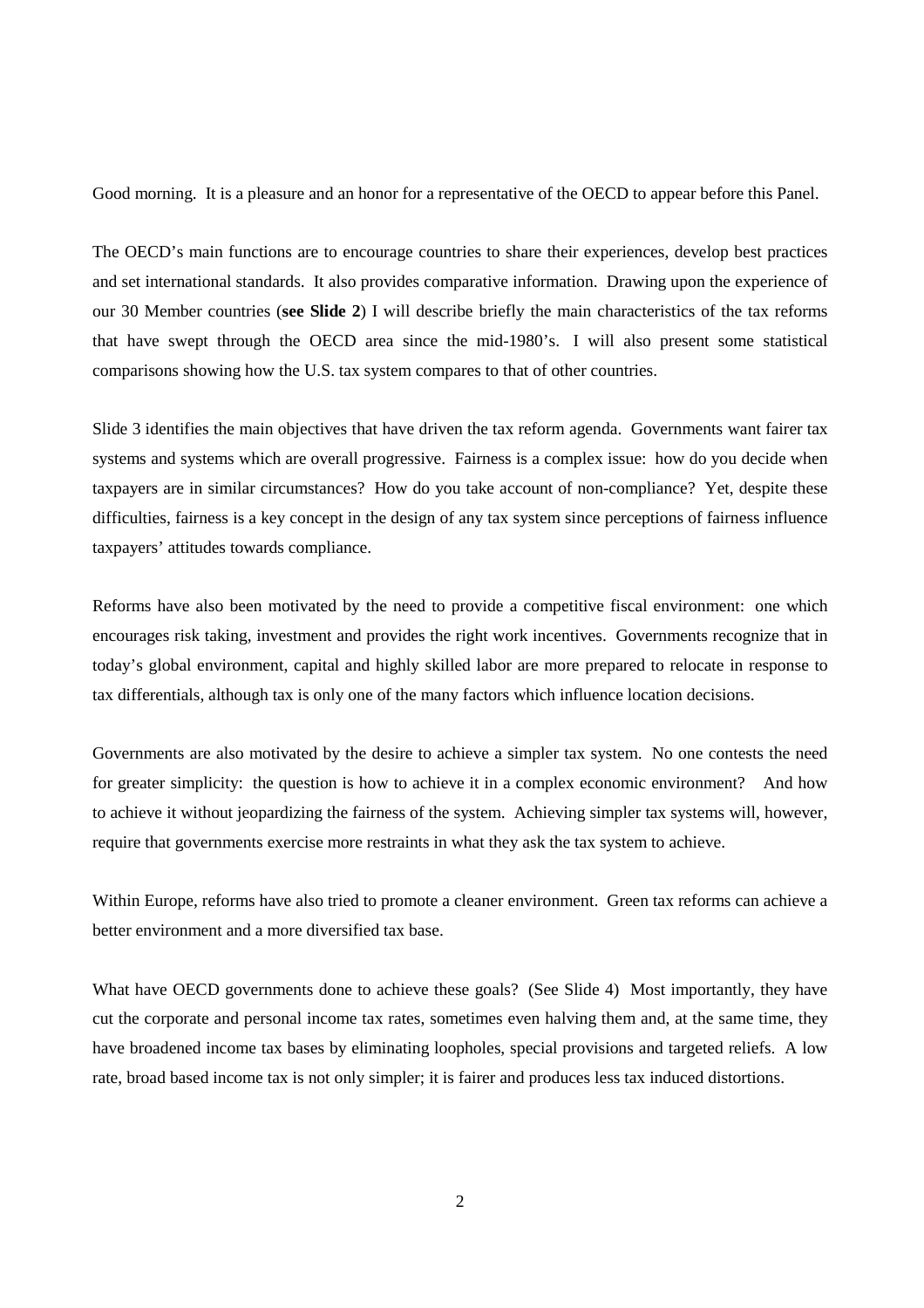Another characteristic of reform is the move towards flatter personal income taxes. This has been achieved by reducing the number of income tax brackets and today, most OECD countries have four or less brackets. Slovakia, in fact, has only two, a zero rate and a single positive rate. Flatter rate schedules do not necessarily mean less progressivity since this also depends upon how the tax base is defined and on the effectiveness of compliance measures.

Our Nordic countries have developed a dual personal income tax approach, under which wages are taxed at a progressive rate and dividends, interest and other non wage income are taxed at a single and generally lower rate, recognizing that capital is generally more mobile than labor.

The attractions of such an approach are that they simplify the taxation of wage income and provide fewer incentives for evasion of taxes on capital income, although they can encourage individuals to incorporate.

Another trend among OECD countries is the move to integrate direct tax and benefit systems (primarily by means of refundable tax credits) largely, but not exclusively, to encourage lower income groups to enter the labor force. Such measures can, however, increase the complexity of the tax system and illustrate the trade-off between simplicity and fairness.

As regards the taxation of dividends, the general tendency has been to provide more generous relief either at the corporate level or by providing relief for dividends under the personal income tax. **Slide 5** provides more details. In most OECD countries, the effective tax rate on distributed profits has fallen since 2000, thereby encouraging companies to distribute, rather than retain their profits.

Another structural change is the increased reliance on consumption taxes, although all OECD countries continue to have a mix of income and consumption taxes.

As regards complexity, this is an issue to which I will return in a moment.

Politicians have pursued green tax reform by introducing a whole range of environmental taxes and levies and tradable permits, although it is fair to say that in most countries, these are not significant revenue raisers.

A final comment on the characteristics of tax reform is that reform has become an ongoing process. Tax systems require continual adjustment to reflect changing economic and social circumstances.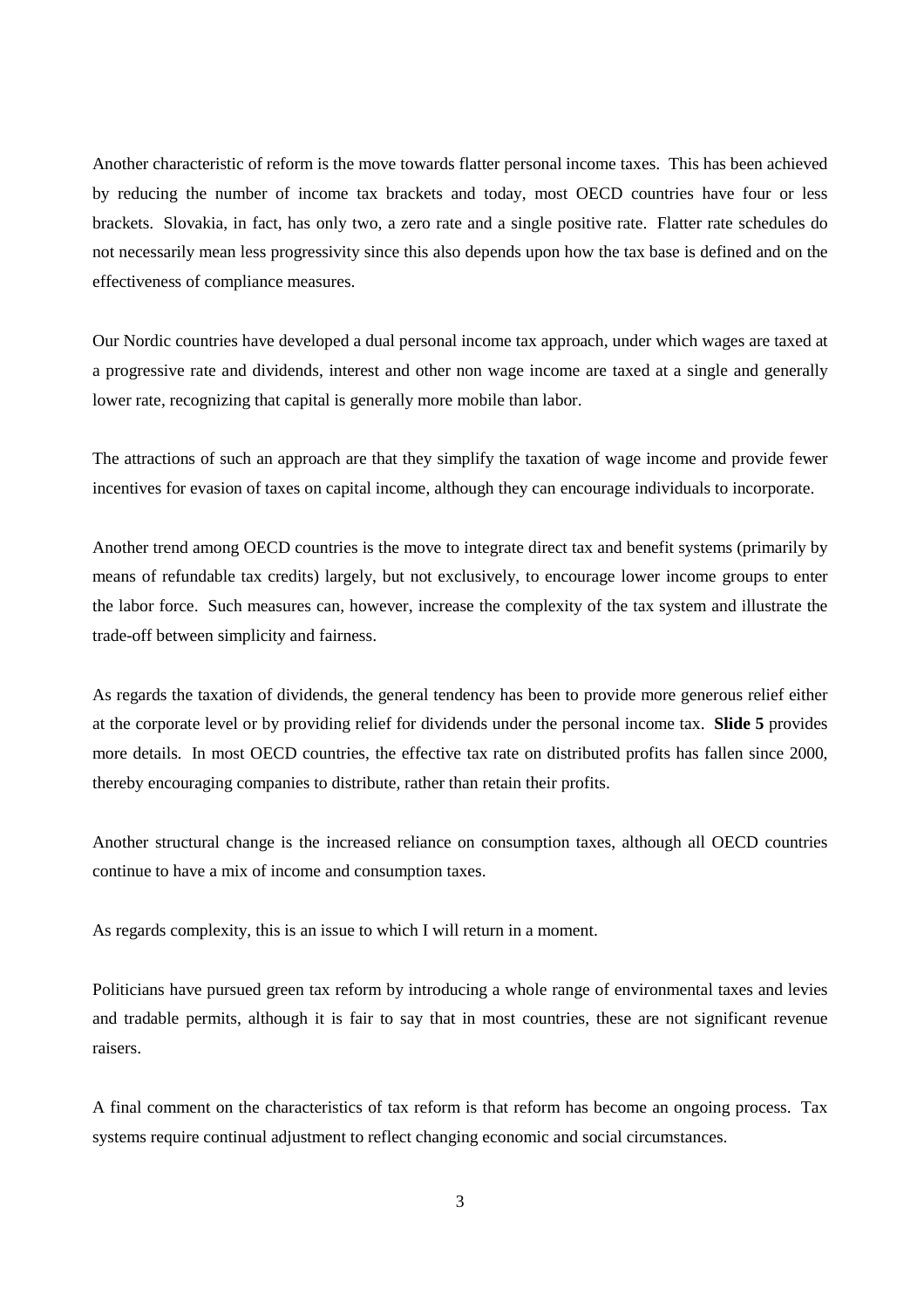Slide 6 shows the overall tax burden. Sweden has the highest tax to GDP ratio (50%) and the U.S. the second lowest at 25%. The slide also shows the relative importance of the different taxes. 90% of total tax revenues come from income taxes, social security contributions and consumption taxes. The U.S. stands out as a country that has a relatively higher reliance on income taxes and a relatively lower reliance on consumption taxes.

Slide 7 raises the interesting issue of how did the U.S. "buck the trend" in other developed OECD countries, which saw significant increases in tax to GDP ratios over the last 30 years. This may reflect inter-state competition, the lack of a robust consumption tax, choices on how to finance social welfare, education and retirement and attitudes towards the role of government.

Much of the tax reform debate is focused on the top schedule personal and corporate tax rates. (See Slide 8) This slide shows that personal income tax rates range from a high of 60% in Denmark to a low of 19% in Slovakia (the U.S. at 40% is just below the OECD average). Corporate income taxes range from a high of 45% in Japan to a low of 12.5% in Ireland. The U.S. had the second highest rate, although as can be seen from the Annex, the U.S. raises less than 8% of its total tax revenues from corporations, in part because the high schedule rate is offset by generous tax relief.

Slide 9 illustrates the tax wedge on labor. If we look at Belgium, what we see is that a firm which takes on a new employee will end up by paying more than 50% of its labor costs (wages plus employer's social security) to government in the form of personal income tax and social security contributions. The U.S. tax wedge is almost half that of Belgium.

VAT has swept through the tax world with 29 of the 30 OECD countries now having VAT (136 countries worldwide). (See Slide 10) The standard rate of VAT varies from 5% in Japan to 25% in Denmark. On average, OECD countries get almost 19% of their total revenues from VAT. Sales taxes in the U.S. account for 8%. VAT has proved to be a buoyant source of tax revenues for governments and most have been able to deal with the perceived regressivity of the tax by means of multiple rate schedules (lower rates being applied to basic necessities such as food and clothing) or by using the revenues generated by the VAT to provide social benefits to the lower income groups.